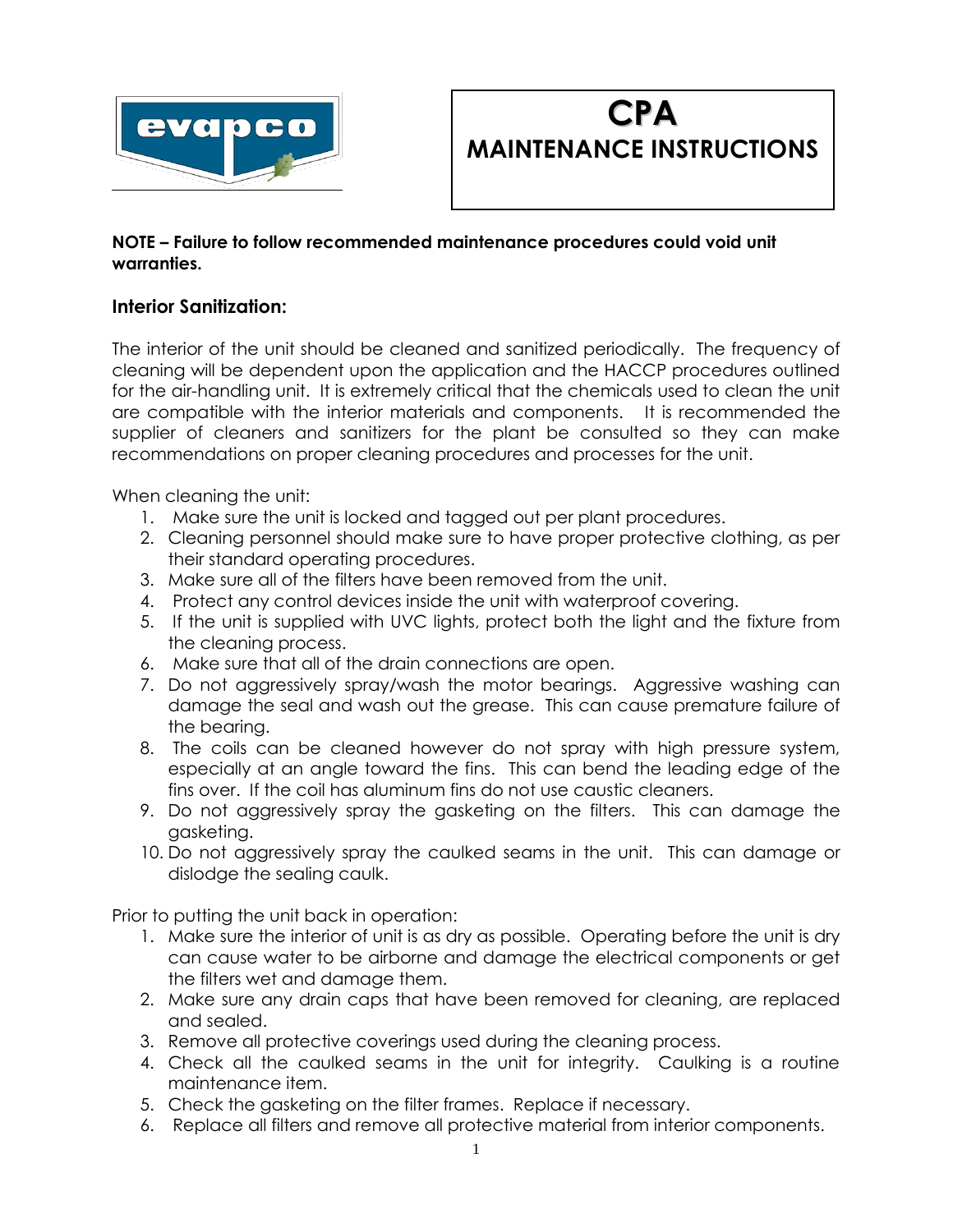## **Pre-filter Service:**

The prefilters in the CPA unit are a pleated synthetic media filter with a moisture resistant frame, each held in place with two holding clips.

The frequency of changing of the prefilters is determined by the cleanliness of the air passing through them and the proper operation of the unit during the cleanup cycle. Most prefilter systems are changed on a preventative maintenance schedule and not purely by the appearance of the filter. Visible dirt on the surface is not a true indication of full loading of the filter. However, it can be an initial indicator. If the CPA unit is supplied with a filter gauge, the filters should be changed at a 0.8" to 1.0" w.g. reading. Typical life of the filter should be anywhere from 30 days to 90 days, depending upon the application and operation of the unit. Please call Evapco at 507-446-8005 for availability of pre-filters.

Use the following procedure to change the prefilters.

- 1) Stop the fan motor and lockout using the disconnect switch.
- 2) Remove each filter from their individual holding frame.
- 3) Inspect the filter frame gasketing, caulking between the frames and holding clips and replace if necessary.
- 4) Clean and sanitize the prefilter section.
- 5) Install the new prefilters. The prefilters should have the pleats in the vertical position if possible.
- 6) Start the fan motor.
- 7) It is suggested that the prefilters be checked after approximately 8 hours of operation to ensure that they have been installed properly.



8) Make note in the maintenance schedule for the unit.

### **Final Filter Service:**

CPA units can be supplied with two types of final filters, MERV 14 or 15 and HEPA filters. These filters are typically located at the discharge of the unit. The following is the servicing procedures for the two types of filters.

#### MERV 14 and 15 Final Filters

The MERV 14 and 15 filters are a cartridge type filter each held with four spring holding clips. The filter media is glass microfiber media (with an optional synthetic media filter).

The MERV 14 and 15 filters should be changed when the reading on the final filter gauge indicates approximately 1.1" to 1.2" pressure drop across the filters. The pressure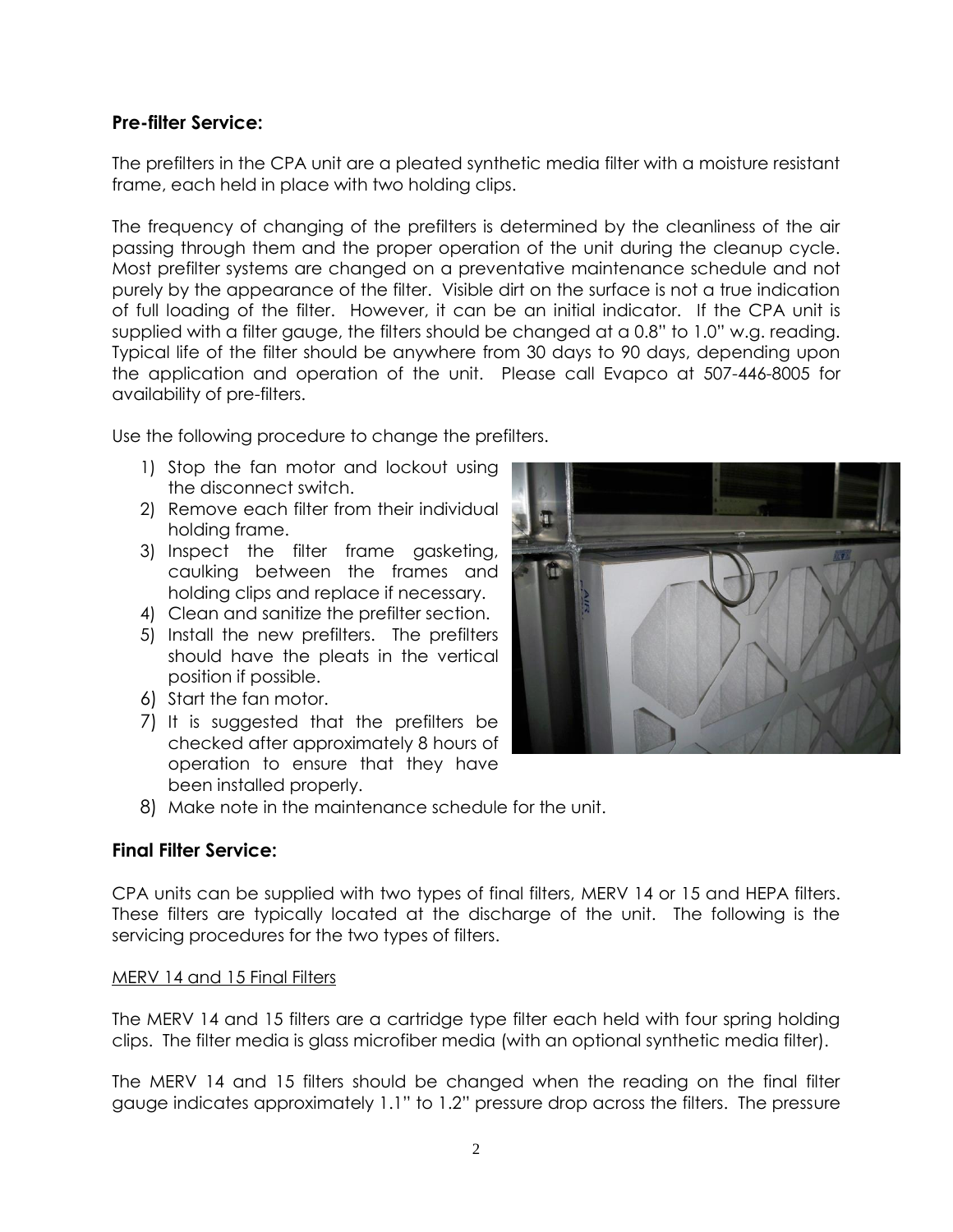drops should be read with the unit operating, all service doors closed and new prefilters in place.

Typically the final filters should last 6 months to 15 months, depending upon the cleanliness of the application, the frequency of prefilter changes, and if the unit cleanup cycle is operated properly. The filter gauge will ensure the final filters have reached their full life, and are not changed prematurely. Please contact EVAPCO at 507-446-8005 for availability of filters.

Use the following procedure to change the filters.

- 1) Stop the fan motor and lockout using disconnect switch.
- 2) Remove the fully loaded final filters. (NOTE: Maintenance personnel may want to use protective clothing and facemasks while changing.) Be careful not to dislodge any of the particles collected in the filter.
- 3) Inspect the final filter frame gasketing (in some applications the gasketing is on the filter and not the frame) and the retaining clips.
- 4) Check the caulking seal between the final filter frames. If any cracks are observed, caulk with a USDA/FDA approved sealant.



- 5) Install the new MERV 14 or 15 final filters. The pleats should be in the vertical position if possible.
- 6) Clean and sanitize the final filter section.
- 7) Start the fan motor.
- 8) Make note in the maintenance schedule for the unit that the final filters have been changed.
- 9) Check filter gauge for proper operation. Recalibrate if necessary.

#### **HEPA Final Filters**

The HEPA filters are a cartridge type filter each held with four holding clips. The filter media is glass microfiber material.

The HEPA filters should be changed when the reading on the final filter gauge indicates approximately 2.0" pressure drop across the filters. The pressure drops should be read with the unit operating, all service doors closed and the prefilters in their clean position.

Typically the final filters should last 6 months to 15 months, depending upon the cleanliness of the application, the frequency of prefilter changes, and if the unit cleanup cycle is operated properly. The filter gauge will ensure the final filters have reached their full life, and are not changed prematurely. Please contact EVAPCO at 507-446-8005 for availability of filters.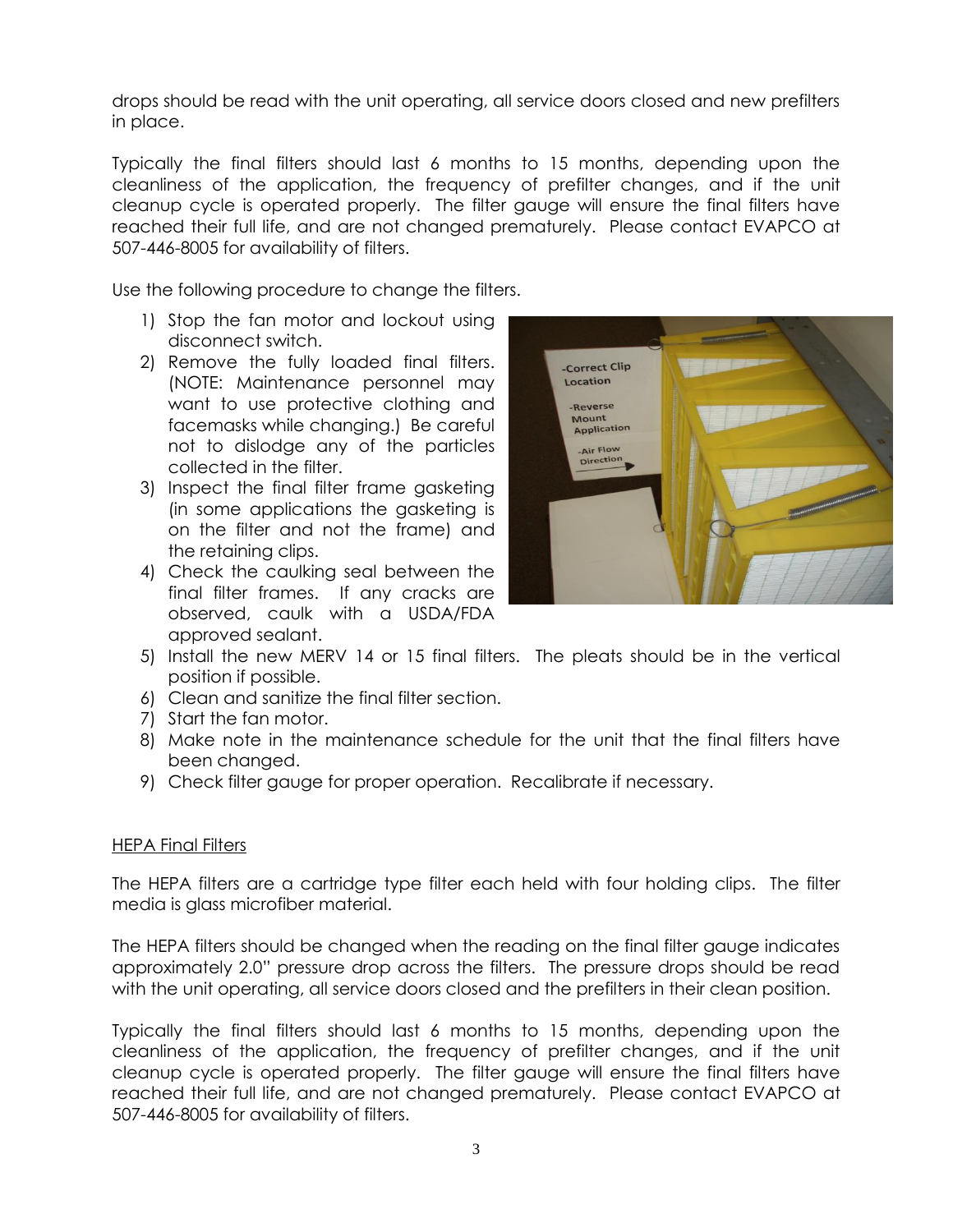Use the following procedure to change the HEPA filters.

- 1) Stop the fan motor and lockout using disconnect switch.
- 2) Remove the fully loaded final filters. (NOTE: Maintenance personnel may want to use protective clothing and facemasks while changing.) Be careful not to dislodge any of the particles collected in the filter.
- 3) Inspect the final filter frame gasketing and the retaining clips.
- 4) Check the caulking seal between the final filter frames. If any cracks are observed, caulk with a USDA/FDA sealant.
- 5) Install the new HEPA final filters. The pleats should be in the vertical position.
- 6) Clean and sanitize the final filter section.
- 7) Start the fan motor.
- 8) Make note in the maintenance schedule for the unit that the final filters have been changed.
- 9) Check filter gauge for proper operation. Recalibrate if necessary.

The HEPA filters are installed using the following procedure:

- Carefully open the box. Touch only the frame of the filter, never the white media.
- Slide in the filter into the frame, centering on the filter frame.
- Install four spring bolts to a compression of approximately 30-



50%.



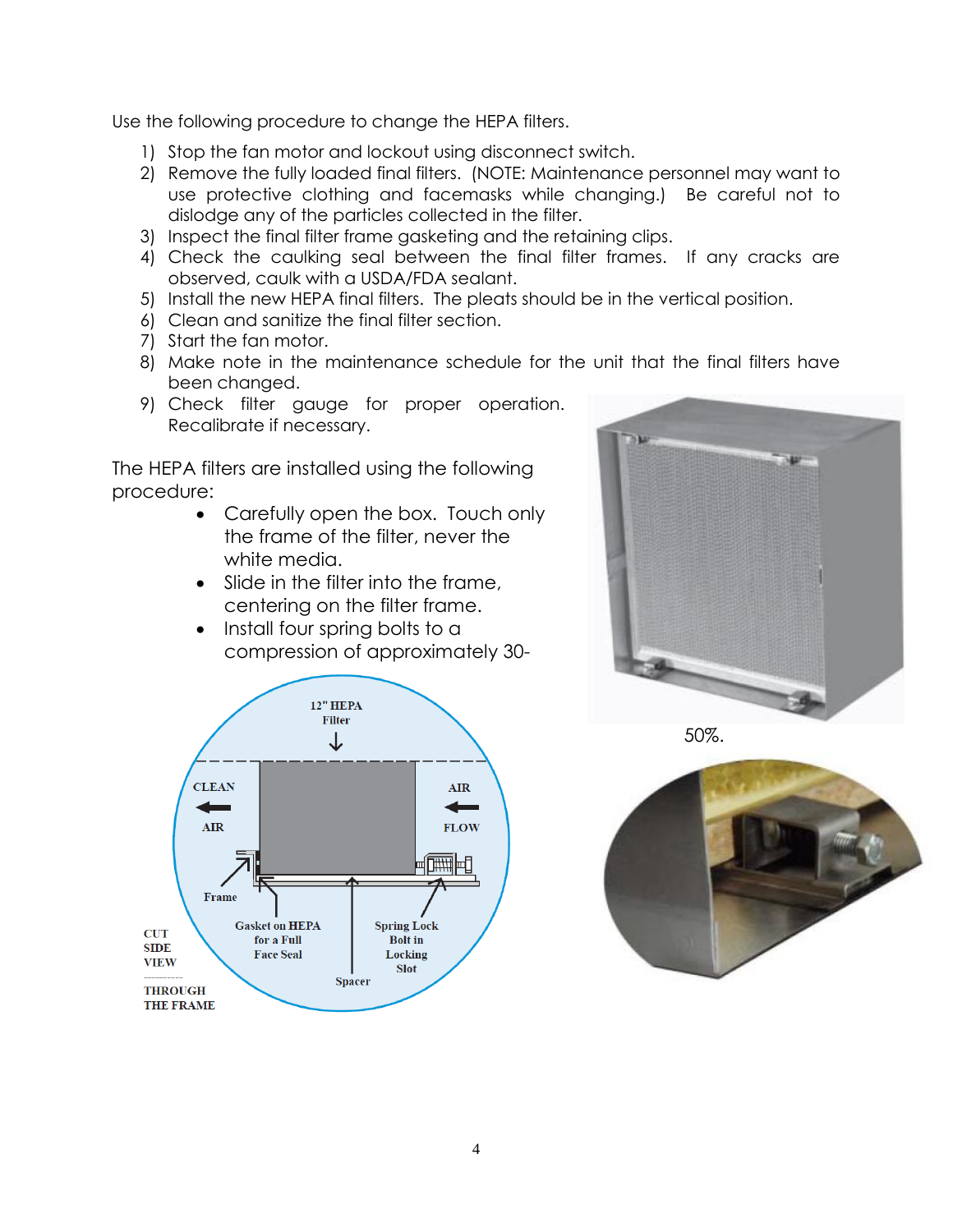Some applications will have a three filter system, a pre, an intermediate and a final filter. The pre and intermediate filters are held in the same filter frame at the inlet of the unit using a special "P" clip. The intermediate filter "pushes through" the frame and the pre filters sits in front. The following shows the installation of the "P" clip.



## **Blower, Motor and Drive Assembly:**

- 1) Every 6 months the fastening bolts for the blower, motor and drive should be checked for tightness. Also, check the bearing set screws and the blower hub set screws. Check alignment of the sheaves.
- 2) A periodic maintenance schedule should be set up for checking the belts. At minimum, the belts should be checked every 6 to 9 months for wear and proper tightness and alignment.
- 3) The blower bearings should be lubricated per the lubrication instructions and schedule in the service manual.
- 4) Motors that do not have re-grease capability are factory lubricated for the normal life of the bearings. For motors with re-grease capability, they should be lubricated at these intervals:

| <b>Motor</b><br><b>Horsepower</b> |      |       | <b>Rated Speed (RPM)</b> |       |
|-----------------------------------|------|-------|--------------------------|-------|
|                                   |      |       |                          |       |
|                                   | 3600 | 1800  | 1200                     | 900   |
|                                   |      |       |                          |       |
| 2                                 | 5500 | 12000 | 18000                    | 22000 |
| 10                                | 3600 | 9500  | 15000                    | 18000 |
| 40                                | 2200 | 7400  | 12000                    | 15000 |
| 50 and above                      | 2200 | 3500  | 7400                     | 10500 |
|                                   |      |       |                          |       |

Baldor motors should normally be greased with Exxon Mobil Polyrex EM grease and U.S. motors either a Chevron SRI#2 or a Shell Dolium R.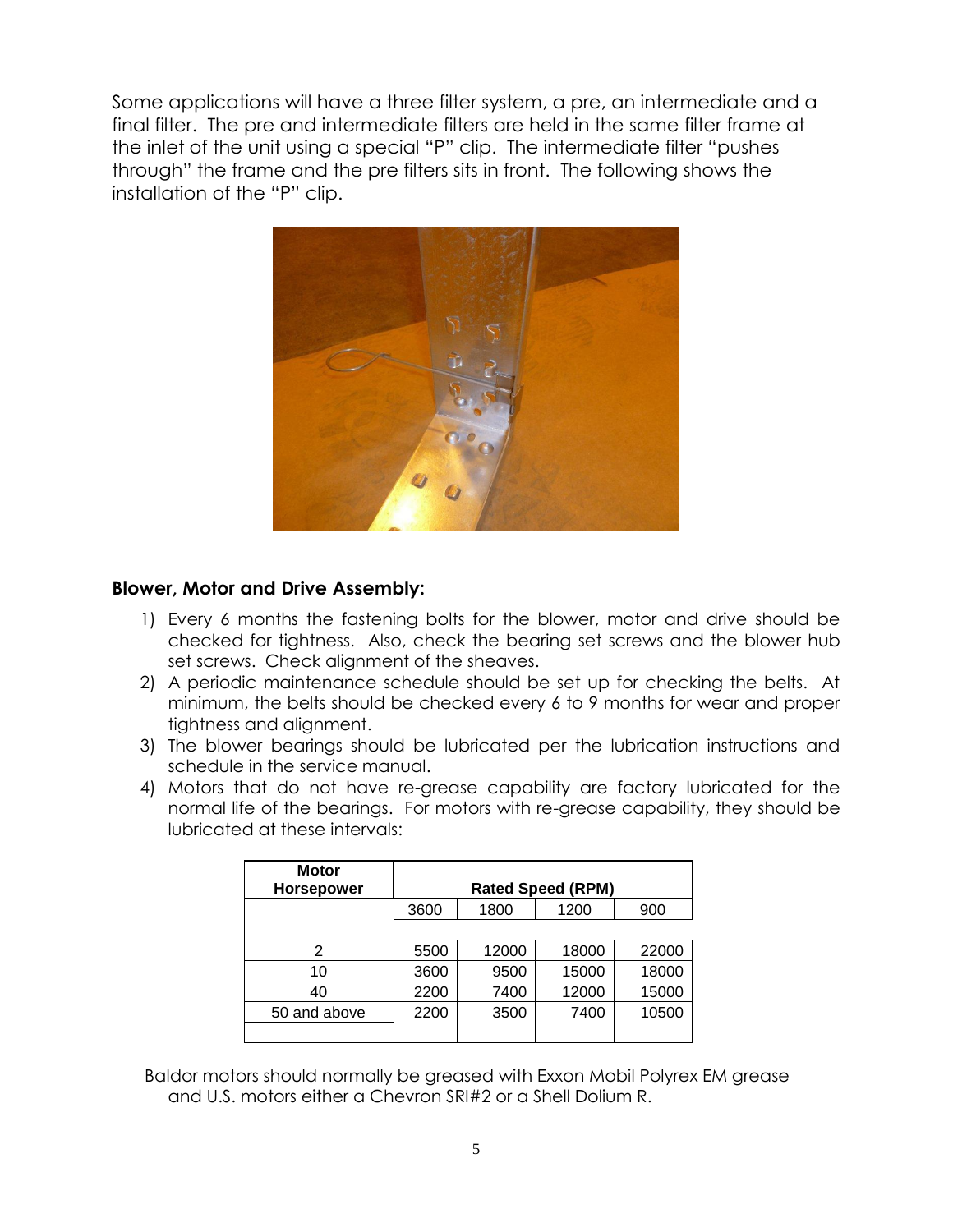Greasing procedure:

Clean the grease fitting (or the area around the hole, if equipped with slotted grease screws. If motor has a purge plug, remove it. Apply grease gun fitting. Too much grease or injecting grease too quickly can cause premature bearing failure. Slowly apply the recommended amount of grease, taking 1 minute or more to apply. Operate motor for 20 minutes, the reinstall purge plug if previously removed. Caution: Mixing dissimilar grease is not recommended.

|                  | Amount of Grease to |           |  |
|------------------|---------------------|-----------|--|
| Motor Horsepower | Add                 |           |  |
|                  | Weight in           | Volume in |  |
|                  | <b>Ounces</b>       | Teaspoons |  |
| 2                | 0.3                 | 2.0       |  |
| 10               | 0.61                | 3.9       |  |
| 40               | 0.81                | 5.2       |  |
| 50 and above     | 2.12                | 13.4      |  |

**Amount of Grease to Add**

5) If the unit is supplied with spring isolation, check spring bolts/nuts for tightness. Also, check the flexible duct for wear.

### **Electrical Connections:**

The control system for the unit should be checked at least twice a year for proper operation of the system. Also check all terminals to ensure they are tight. It is suggested that the units be checked in the fall, prior to the heating season and in the spring, prior to the summer cooling season. Make sure that all settings are per the operation manual.

## **Smoke Detector (Optional Feature)**

IMPORTANT: The smoke detector must be tested and maintained regularly following NFPA 72 requirements. The detector should be cleaned and tested at least once a year. Detailed information on maintenance and service is contained within the service manual for this unit.

**WARNING: WITHOUT PROPER SERVICE AND MAINTENANCE, THE SMOKE DETECTOR COULD INITIATE FALSE ALARMS OR FAIL TO FUNCTION PROPERLY IN THE CASE OF A FIRE. STRICT SERVICE AND MAINTENANCE SCHEDULES MUST BE FOLLOWED AND COMPLETE SERVICE RECORDS KEPT.**

### **Ammonia Detector (Optional Feature)**

For proper operation it is essential that the test and calibration schedule be adhered to. The supplier recommends the following maintenance schedule.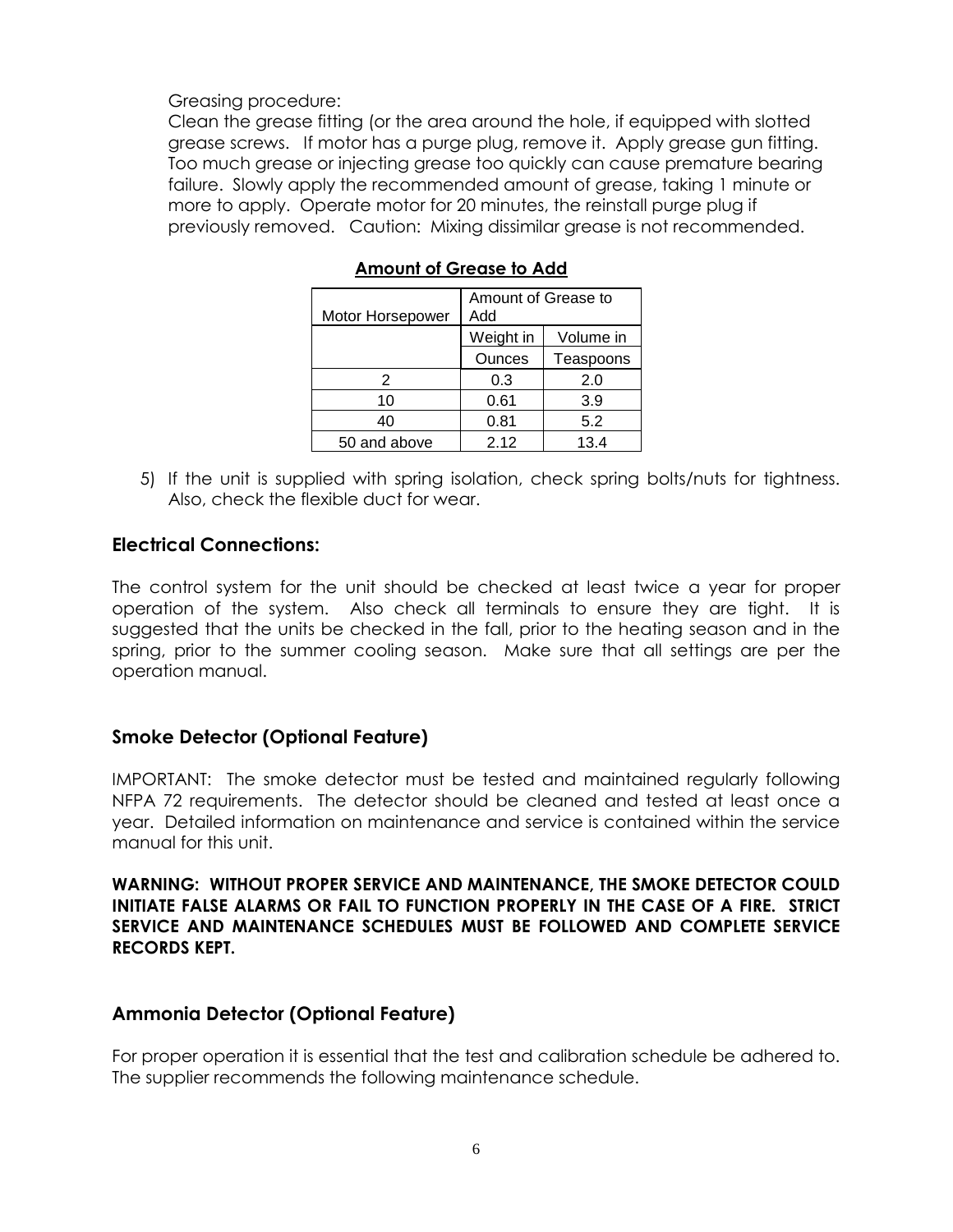- 1) Response test once per month. Expose sensor to ammonia/water solution to verify proper sensor response and alarm functions. Test more frequently in highly critical applications.
- 2) Calibration should be performed with certified calibration gas every six months. All tests and calibrations must be logged. **Note – the sensor must have a 12 hour warm up before it can be calibrated.**

**Sensor Life:** These electrochemical cells are extremely reliable, but several things can cause the cell chemicals to become depleted including:

- 1) A period of time.
- 2) Exposure to high temperatures.
- 3) Exposure to varying concentrations of the target gas.
- 4) Exposure to high moisture for extended periods without proper sensor enclosure

When the cell becomes depleted, the unit will give no indication of failure other than that the sensor will not respond. For this reason it is **absolutely essential that these units be exercised with a gas sample on a regular and timely basis**.

Typical sensor life in a refrigerated area will be two to three years. Typical life in a nonrefrigerated area will be one to two years. Exposure to high levels of ammonia will shorten these times. In addition to timely response checks, a preventative maintenance program of periodic cell replacement should be implemented.

When the cell becomes depleted, a replacement cell can be obtained from Evapco, 507-446-8005. Simply unplug the ribbon cable from the transmitter, pull the old cell from the spring clip, discard the old cell and replace it with a new one.

#### **The sensor should be calibrated after a 12 hour warm-up period.**

**WARNING: WITHOUT PROPER SERVICE AND MAINTENANCE, THE AMMONIA DETECTOR COULD INITIATE FALSE ALARMS OR FAIL TO FUNCTION PROPERLY IN THE CASE OF AN AMMONIA LEAK. STRICT SERVICE AND MAINTENANCE SCHEDULES MUST BE FOLLOWED AND COMPLETE SERVICE RECORDS KEPT.**

#### **ESS UVC Lights (Optional feature)**

- 1) **CAUTION! NEVER EXPOSE EYES OR SKIN TO UVC LIGHT. ALWAYS TURN POWER OFF, OR WEAR GLOVES, FACE SHIELDS AND COVER ANY EXPOSED SKIN, BEFORE SERVICING THE UNIT.**
- 2) **CAUTION! IMPROPER SERVICE AND MAINTENANCE CAN CAUSE FIRE, ELECTRICAL SHOCK OR OTHER CONDITIONS THAT MAY CAUSE PERSONAL INJURY OR PROPERTY DAMAGE.**
- 3) The bulbs should be replaced every 12 18 months and should need no maintenance between replacements. Carefully remove the old bulb(s) and check all wiring and connections to the bulbs. Carefully inspect the watertight assembly and replace if necessary.
- 4) Test all circuits. Leave the unit, close the access door, and then turn the lights on. A "blue hue" will glow from the light indicating the fixture is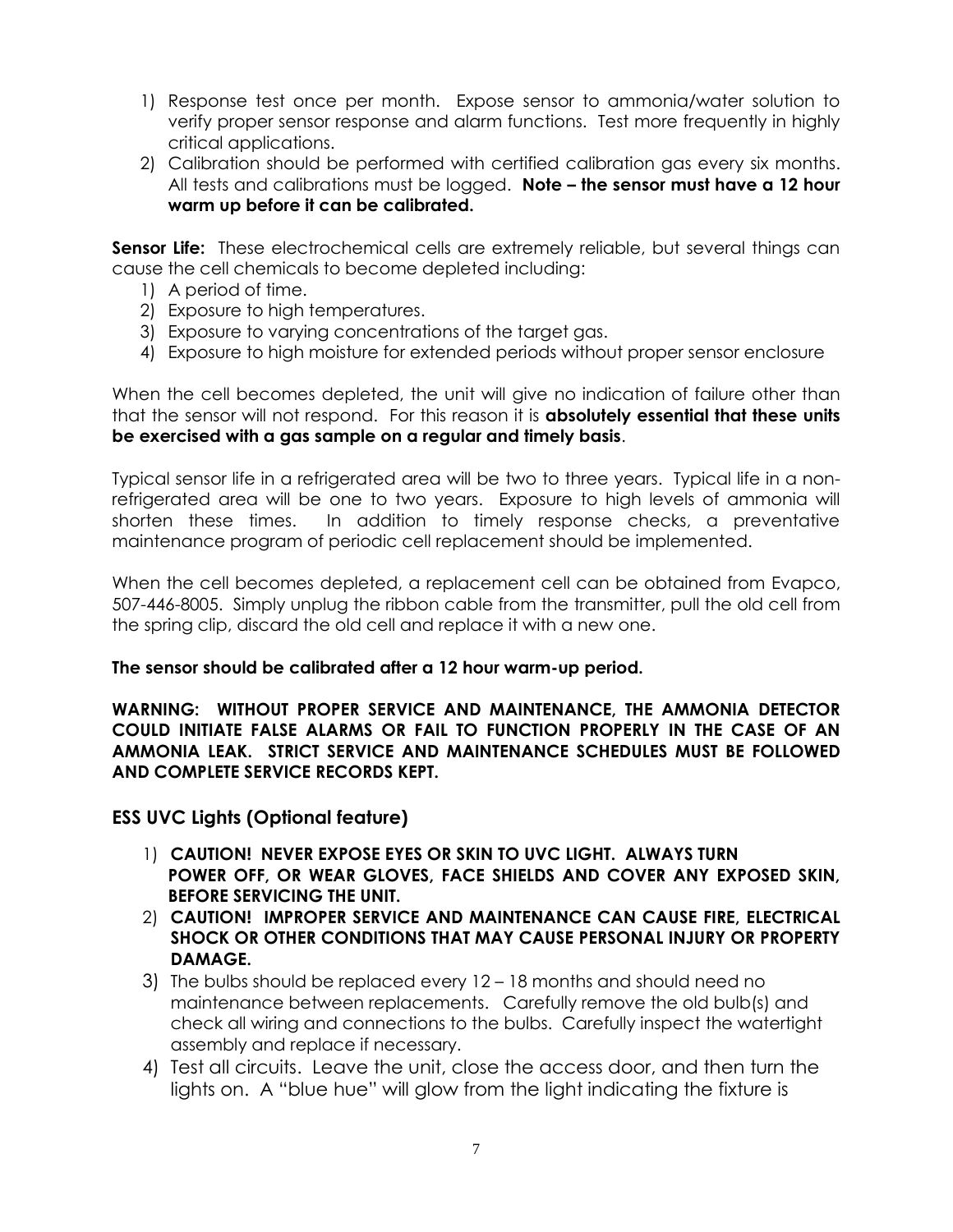## working. **Remember – only view the lights through the service door window, or while wearing the protective gear as described above.**

- 5) Mark your preventative maintenance calendar to replace the bulbs 12-18 months from the replacement date.
- 6) Check local codes for proper disposal of the used bulbs.

## **Desiccant Dehumidification (Optional feature)**

- 1) **CAUTION! The desiccant wheel is constructed of a fragile composite material. DO NOT clean with water, chemicals, solvents, or high pressure sprays.**
- 2) **See the separate section in the maintenance manual for proper cleaning and maintenance of the desiccant wheel and system.**

## **VFD Drive Systems (Optional feature)**

1) The control panel enclosing the VFD may contain an ambient air cooling/ventilation system. This cooling system is used to control the interior control panel temperatures for the VFD. The cooling system contains a filter which must be periodically cleaned. It is recommended it be cleaned as least as often as the pre-filters in the unit and more frequently if the atmosphere around the unit is very dirty and dusty. **Failure to keep the panel cooling filter clean can cause reduced cooling air flow to the control panel. This can result in overheating of the VFD which can then cause faults and or failure of the drive and possible damage to the unit motor.** 

### **PLC Control Systems (Optional feature)**

1) The control panel enclosing the PLC controls may contain an ambient air cooling/ventilation system. This cooling system is used to control the interior control panel temperatures for the PLC. The cooling system contains a filter which must be periodically cleaned. It is recommended it be cleaned as least as often as the pre-filters in the unit and more frequently if the atmosphere around the unit is very dirty and dusty. **Failure to keep the panel cooling filter clean can cause reduced cooling air flow to the control panel. This can result in overheating of the PLC which can then cause faults and or failure of the control system.** 

## **Unit Motor Removal Rail (option):**

Some units include motor removal



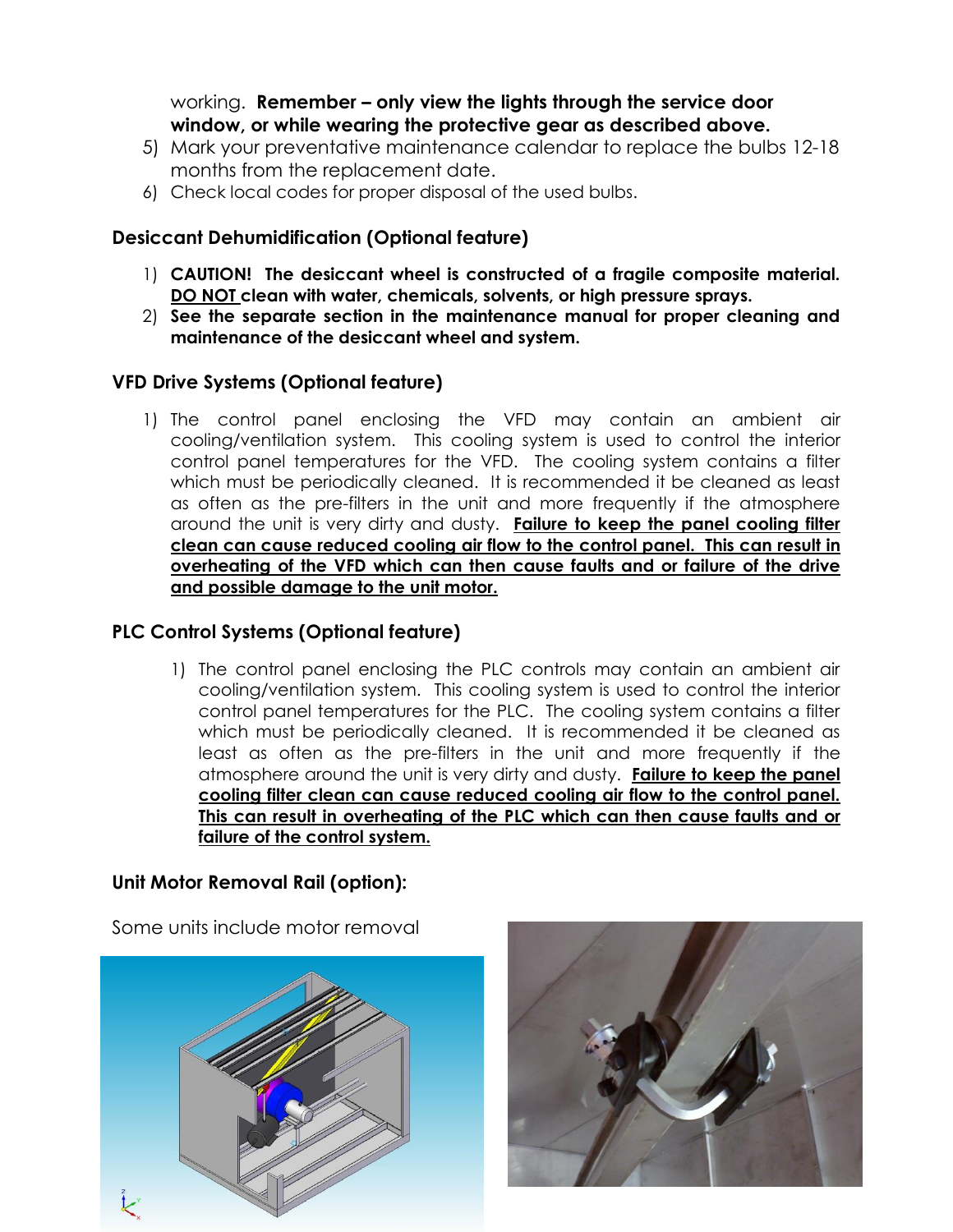rail/trolley system to facilitate easier and safer removal of the unit motor. Please refer to the trolley installation instructions for proper mounting of the trolley. Prior to every use, make sure the fasteners and hardware are tight and aligned. Do not "swing" the motor when on the trolley since this may stress the beam or trolley and cause an unsafe condition. Check trolley before each use and at regular intervals per the O&M manual.

# **Unit Roof Fall Protection Anchor(s) (option):**

As an option, CPA units can be supplied with roof mounted fall protection anchor(s). The system includes a heavy backing plate, installed at the factory, with an anchor fastened to the heavy plate.



WARNING – this anchor is part of a personal fall arrest or fall restraint system. The instructions in this

document and the information in the O&M manual must be read and understood before using the anchor. Alterations or misuse of the anchor or failure to follow instructions may result in serious injury or death.

The end user or contractor using the anchor must use OSHA approved full body harness and lifelines and selected for the application. Do not hang, lift or support tools or equipment from the anchor, or attach guy lines to the anchor.

It is the responsibility of the users to assure they are familiar with the instructions, trained in the correct care and use of, and are aware of the operating characteristics, application limitations, and consequences of improper use of the anchor.

The anchor is designed for use by one person with a combined weight (clothing, tools, etc.) of nor more than 310 lbs (141 kg). Only one person shall be attached to the anchor at any one time.

The anchor should be inspected before each use and, additionally, by a competent person other than the user at intervals of no more than one year. Follow the inspection procedures outlined in the O&M manual. Results of the Competent Person inspection should be recorded in the maintenance log.

The anchor is not repairable. If the anchor is subject to a fall force or inspection reveals an unsafe or defective condition, remove the anchor from service